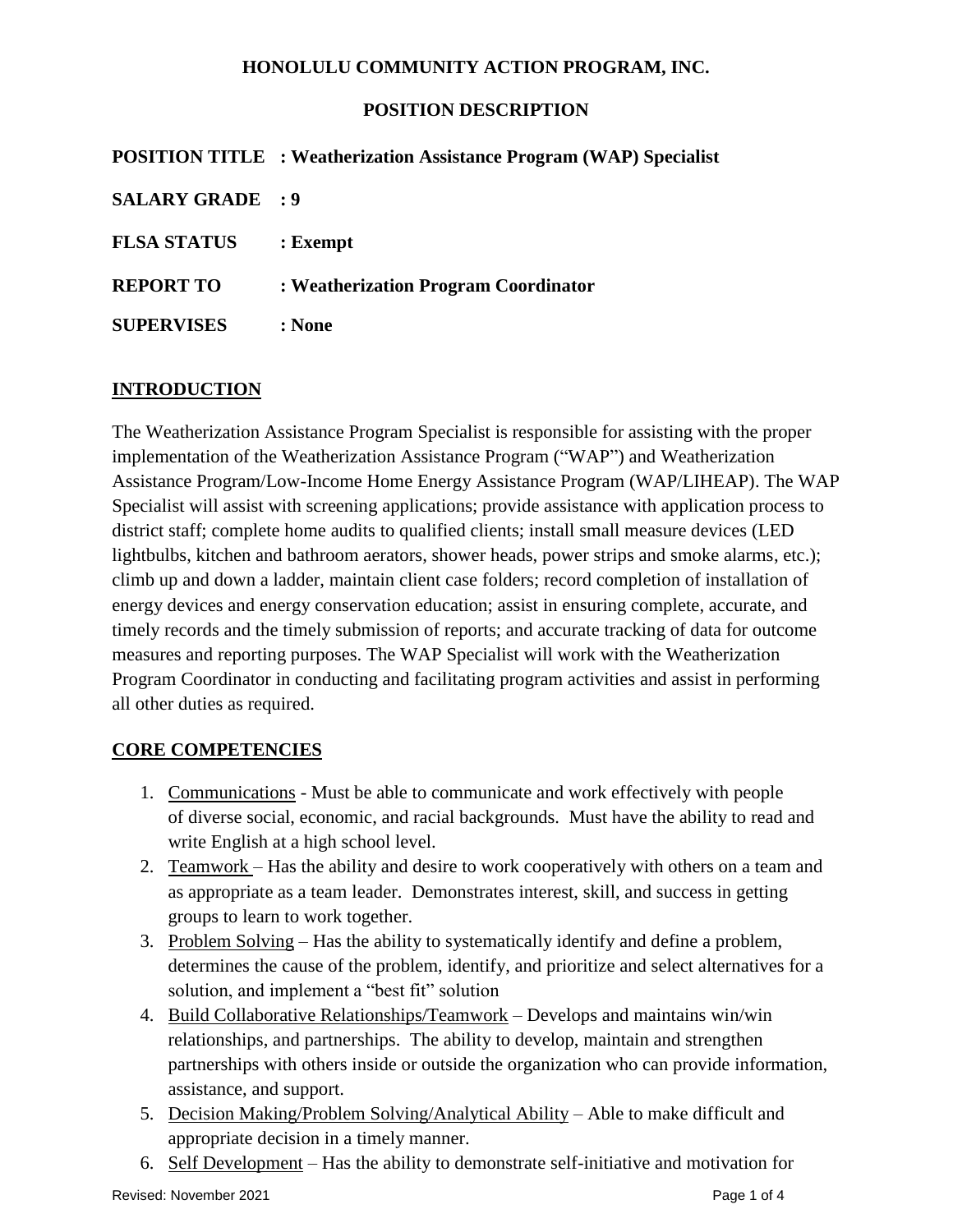## **POSITION DESCRIPTION**

continuous learning, personal development, and personal growth.

**ESSENTIAL POSITION RESPONSIBILITIES** includes the following along with other duties that may be assigned:

- Must be able to climb up and down a ladder
- Must be able to install small measure devices such as LED lightbulbs, kitchen and bathroom aerators, shower heads, power strips and smoke alarms, etc.
- Coordinate and assist District Service Center staff with completing client applications;
- Coordinate delivery of program services to eligible clients;
- Conduct Energy Efficient education to eligible clients and communities;
- Coordinate home visits with clients:
- Respect and support cultural differences and diverse family structures;
- Maintain client and case-files, and other physical and electronic records in line with program requirements and guidelines;
- Assist with the preparation of program audits;
- Account for work time and job results for each work assignment;
- Clerical/administrative duties including answering phones and data entry;
- Develop forms and systems for documentation and reporting;
- Assist Program Coordinator with gathering required compliance data from vendors and contractors in line with program requirements;
- Maintenance, care, and inventory of tools, equipment, and supplies;
- Plan, coordinate, and participate in the implementation of training sessions and other related projects;
- Document and submit completed work orders to immediate supervisor in a timely manner; and
- Execute and perform other duties as required.

## **MINIMUM QUALIFICATIONS**

To perform this job successfully, an individual must be able to perform each essential duty satisfactorily. The requirements listed below are representative of the knowledge, skill, and/or ability required. Reasonable accommodation may be made to enable individuals with disabilities to perform the essential functions.

## **EDUCATION**

Associate's degree in business, social work, or a related field is preferred but not required.

## **EXPERIENCE**

1 year experience providing social services to low-income families or related work is preferred but not required.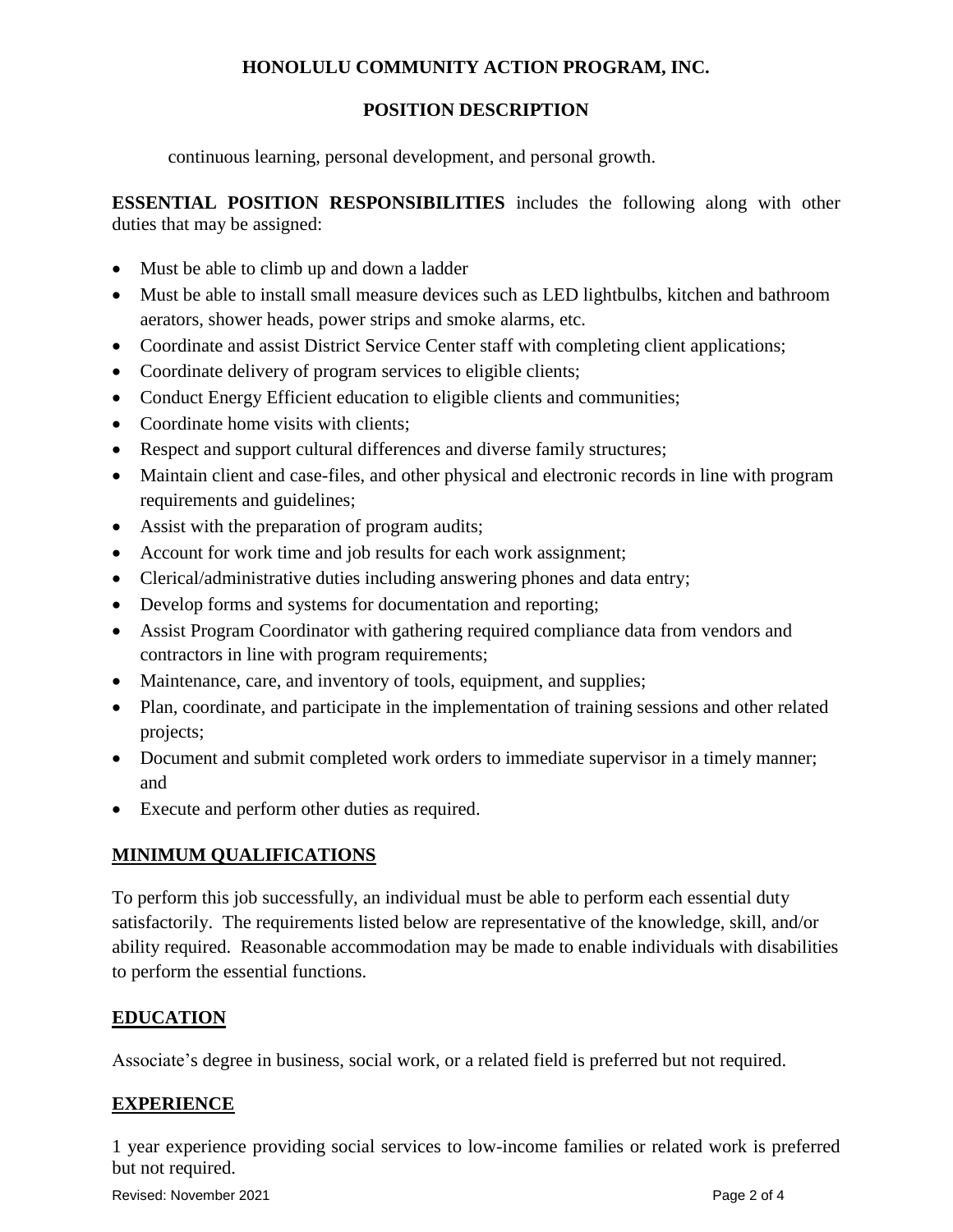## **POSITION DESCRIPTION**

## **CERTIFICATES, LICENSES, REGISTRATIONS**

Must have a valid driver's license and an automobile that is properly licensed and insured.

#### **REQUIRED SKILLS, KNOWLEDGE & ABILITIES**

- Ability to plan, develop and coordinate program activities to meet organizational objectives and goals.
- Ability to gather, interpret data, to reach logical conclusions and make recommendations.
- Ability to formulate new administrative forms, prepare, and submit reports.
- Strong computer skills.
- Strong instructor/teaching skills.
- Ability to monitor programs for compliance with laws, contracts, and RFP's.
- Ability to assess training needs and conduct training.

## **DESIRED SKILLS, KNOWLEDGE & ABILITIES**

- Knowledge of the characteristics of low-income areas and the community resources on Oahu.
- Knowledge of the multi-ethnic cultures common to Oahu.
- Ability to work with minimal supervision.
- Ability to use power tools and measuring devices safely and accurately.
- Good interpersonal skills. Tactful, mature, flexible, and able to get along with diverse personalities.
- Excellent organizational skills.
- Skillful in establishing and maintaining positive, effective working relationship with coworkers, community partners, customers, monitors, and funding source representatives.
- Ability to learn and adapt.

#### **PHYSICAL DEMANDS/WORKING CONDITIONS** Ι

|                                            | Never/ | At    | Often/   |
|--------------------------------------------|--------|-------|----------|
|                                            | Rarely | Times | Constant |
|                                            |        |       |          |
| Work Locations: in doors                   |        |       | X        |
|                                            |        |       |          |
| Work Locations: outdoors                   |        | X     |          |
|                                            |        |       |          |
| Work Locations: sitting                    |        |       | X        |
|                                            |        |       |          |
| Walking/standing                           |        |       | X        |
|                                            |        |       |          |
| Bending/crouching/reaching, etc            |        |       | X        |
|                                            |        |       |          |
| Lifting/carrying - light<br>(up to 10 lbs) |        |       | X        |
|                                            |        |       |          |
| - medium $(11$ to $20$ lbs)                |        |       | X        |
|                                            |        |       |          |
| (over 20 lbs)<br>- heavy                   |        | X     |          |
|                                            |        |       |          |
|                                            |        |       |          |